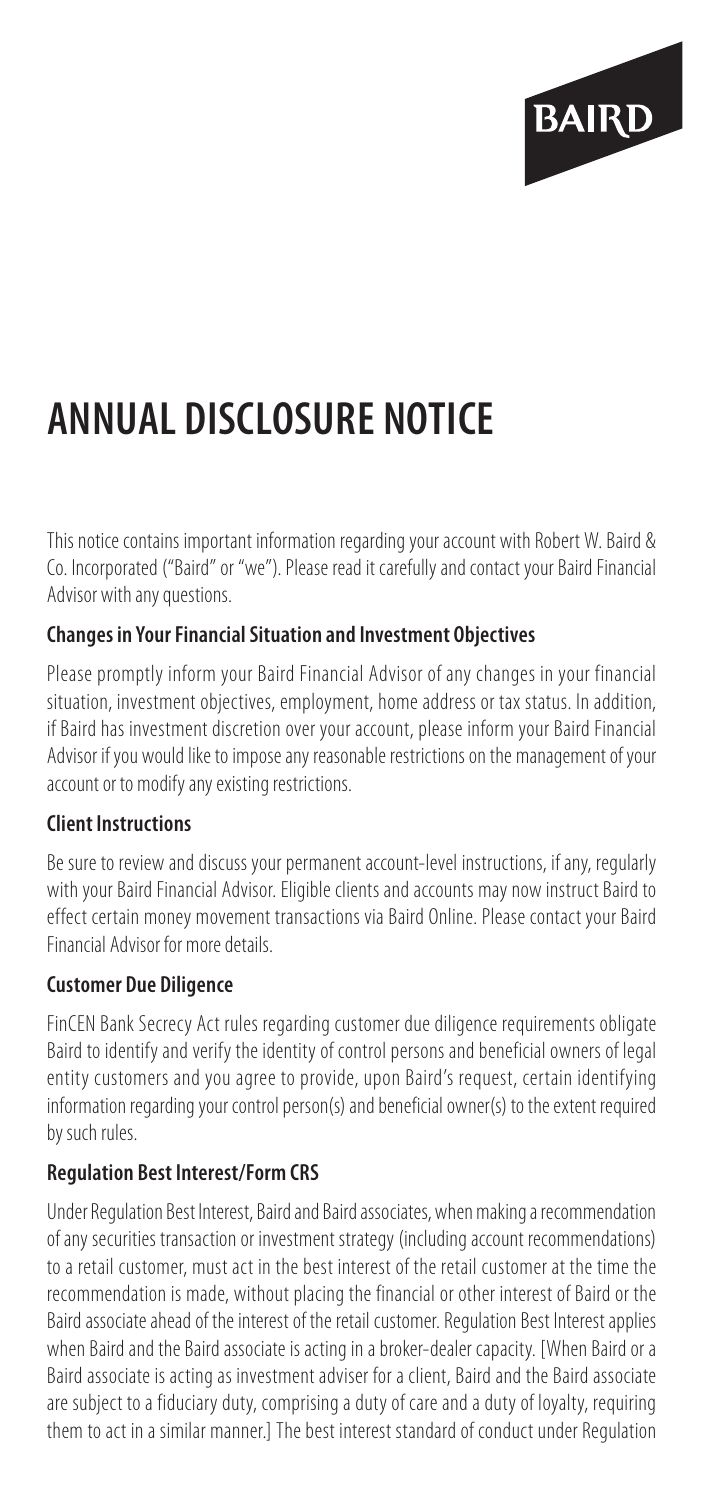Best Interest requires Baird to comply with a disclosure obligation, a care obligation, a conflicts obligation and a compliance obligation. In addition, Baird is required to deliver a Client Relationship Summary (or Form CRS) to retail customers. Baird has prepared a Client Relationship Booklet that includes the Client Relationship Summary and the disclosures required under Regulation Best Interest. For a copy of Baird's Client Relationship Booklet and for other useful information to guide you in making account and investment decisions, please visit bairdwealth.com/retailinvestor.

## **Types of Baird Accounts, Services Offered, and Fees and Commissions**

Baird offers to customers and clients both brokerage services and investment advisory programs and services. Depending upon your particular needs and goals, you may have brokerage accounts, advisory accounts or both. You should understand that brokerage services and investment advisory services are separate and distinct services and that there are important differences between those services and between brokerage accounts and advisory accounts. The types and levels of services provided to brokerage accounts and advisory accounts differ, and how Baird and your Baird Financial Advisor are compensated for providing those services also differs. For brokerage accounts, services are generally limited to providing custody of account assets, execution of securities transactions and other customary brokerage services, and Baird and your Baird Financial Advisor typically earn transaction-based compensation in the form of commissions, sales charges and trail fees for providing those services. For advisory accounts, the types and levels of services differ depending upon the advisory program or service selected for the account, but such services generally include investment recommendations, ongoing account monitoring, custody of account assets, execution of securities transactions and other customary brokerage services. For advisory accounts, clients typically pay Baird and their Baird Financial Advisor an ongoing quarterly fee based on a percentage of the assets in the account. Commissions, markups and markdowns charged for transactions in brokerage accounts are disclosed as required on your transaction confirmations, electronic copies of which are posted to your Baird Online account. If you are participating in an investment advisory program offered by Baird, the compensation you pay to Baird is described in your Client Relationship Agreement. Actual fees charged to your account for the services provided are detailed in your account statements.

It is important that you fully understand the characteristics of the accounts and services provided to you by Baird and your Baird Financial Advisor and the account options available when investing through Baird.

Please consult with your Baird Financial Advisor in the event you have any questions regarding charges to your account, the services provided or the types of accounts available. Additional important information about Baird, including the services it provides, the costs of those services, and potential conflicts of interest, is contained in Baird's Client Relationship Agreement and Client Relationship Details document, and, for advisory services, in Baird's Form ADV Part 2A Brochure. Copies of those documents are available at bairdwealth.com/retailinvestor.

## **Account Fees and Service Charges**

Clients with brokerage and advisory accounts with Baird may pay other account fees and other charges, such as annual maintenance fees for certain account types (such as IRAs and retirement plan accounts), ongoing service fees for smaller accounts, IRA termination fees, fees for certain requested services, and other charges, such as an order handling fee for your brokerage transactions. In certain situations, some account fees and other charges may be waived. You may also be subject to wire transfer fees, securities transfer fees, investment conversion fees, and other charges imposed by us or other third parties providing services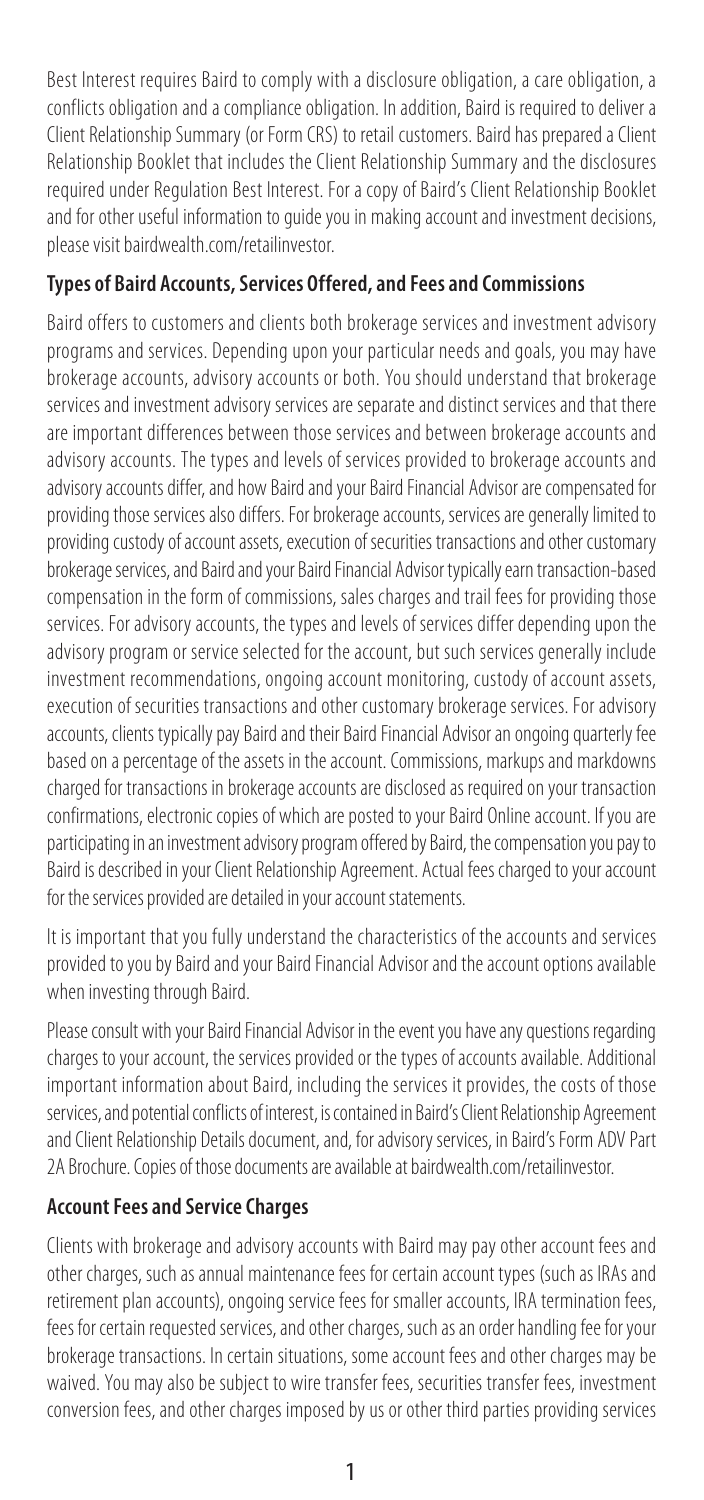to you. You are also responsible for paying the fees and charges imposed by third parties, if any, that have custody of your investments or execute transactions for your account. A schedule of our account fees and other charges is available on our website at bairdwealth. com/retailinvestor.

## **Cash Sweep Program**

Baird offers a Cash Sweep Program in which clients who elect to participate authorize and direct Baird to automatically "sweep" or deposit all of the uninvested cash in their Baird account into one or more FDIC-insured, interest-bearing deposit accounts at one or more participating banks. By using multiple participating banks, the program seeks to provide aggregate FDIC insurance protection for a client's cash balances of up to \$1,250,000 (or \$2,500,000 for joint accounts) (the "Aggregate Deposit Limit"). The participating banks are organized into a number of priority lists, divided by state or geographic region, in order to manage the distribution of deposit balances among the banks. The priority lists are posted at rwbaird.com/cashsweeps. The applicable priority list is based on the state shown on the address for the client's account that the client provided to Baird. Uninvested cash in a client's Baird account is deposited into each of the deposit accounts at the banks in the order set forth on the priority list applicable to the client, until the amount approaches the FDIC insurance limit (\$250,000 for most account types and \$500,000 for joint accounts). Once cash approaches the FDIC insurance limit for a client's account at one bank, additional cash is swept into a deposit account at the next bank on the priority list until the amount deposited at the next bank approaches the FDIC insurance limit, and so on, until the Aggregate Deposit Limit is reached. Any client cash balances in excess of the Aggregate Deposit Limit are automatically invested in a Dreyfus money market mutual fund. For ERISA plan accounts, all of the cash in their Baird accounts is automatically invested in a Dreyfus money market mutual fund. In addition, clients with aggregate cash balances of \$5 million or more across all of their Baird accounts within the same household may elect to have all or any portion of their cash balances automatically moved into a Dreyfus money market mutual fund. Please note that investments in a money market mutual fund are not insured by the FDIC but, like other securities, are protected by SIPC coverage up to applicable limits. Under the Cash Sweep Program, the interest rates that clients receive on their cash balances in bank deposit accounts are tiered, based on the aggregate value of the accounts within the client's household, with households with larger aggregate account values receiving a higher interest rate than those with smaller aggregate account values. It is intended that each account within the same household will receive the same interest rate on their bank deposit account balances regardless of the bank(s) holding their deposits. A third-party administrator assists in the administration of the program. The bank deposit accounts are held in Baird's name as agent for the exclusive benefit of its customers and are not held in the name of each client. Deposits, withdrawals and other transactions may only be made by clients through Baird and not directly with the banks. Each deposit account is a direct obligation of the participating bank and is not directly or indirectly an obligation of Baird.

Baird receives compensation for the services it provides in connection with the Cash Sweep Program. Such compensation consists of a monthly per account fee (not to exceed \$14.50 per month) that applies to IRA advisory accounts, which is generally paid out of the total interest that the banks agree to pay on the aggregate client deposits (the "bank all-in interest") and therefore does not appear on client account statements; and a fee applicable to all other accounts (which may be up to 2% per annum of aggregate cash balances in the bank deposit accounts) that is equal to the amount remaining after deducting the interest paid to clients on their cash and the administrator's fee from the bank all-in interest. Such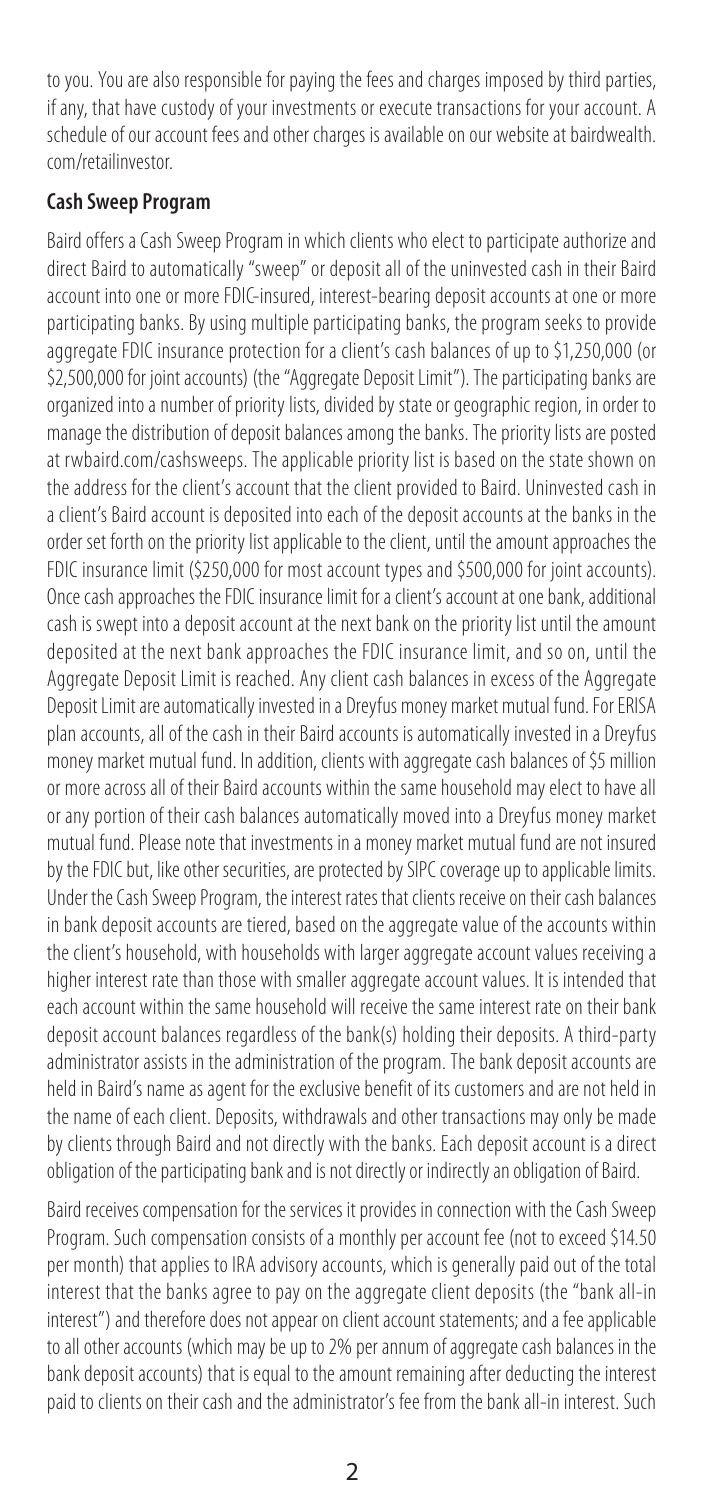compensation is directly related to the Fed Funds Target Rate and will vary with changes in that rate. The compensation that Baird earns on the Cash Sweep Program presents a conflict of interest in that it gives Baird a financial incentive to have clients participate in the Cash Sweep Program and to maintain cash balances in the Cash Sweep Program. Clients with investment advisory accounts will pay both the asset-based fee on all of the assets in those accounts, including cash, which means that Baird receives both the asset-based advisory fee and compensation under the Cash Sweep Program on cash balances. Advisory account clients may choose to maintain their cash balances in a brokerage account in which there is not an asset-based fee. Money market mutual funds and other cash equivalent or cash alternative investments may be purchased outside the Cash Sweep Program.

The banks participating in the Cash Sweep Program, the bank priority lists that apply to the cash balances in clients' accounts and the interest rates that are paid on those cash balances may change from time to time following notice provided on Baird's website for the Cash Sweep Program at rwbaird.com/cashsweeps. For more information about the Cash Sweep Program, the participating banks, bank priority lists, and current interest rates or yields, see rwbaird.com/cashsweeps.

#### **FDIC Insurance**

The FDIC, an independent agency of the U.S. Government, provides insurance protection for bank deposits up to applicable limits. The FDIC generally insures up to a maximum of \$250,000 (including principal and accrued interest) per depositor, for all deposits held in the same insurable capacity at any one bank. This limit applies to most account types, such as individual accounts and IRAs. For joint accounts, the insurance limit is \$250,000 for each owner of the account, so that a joint account with two owners is insured up to \$500,000. By having a number of FDIC-insured banks participating in the Cash Sweep Program, client cash balances can be spread among several banks, providing the potential for FDIC coverage greater than that which the clients would have if their cash deposits were held only in a single bank. Under the Cash Sweep Program, Baird will not deposit cash for a client in any participating bank in excess of \$250,000 for most account types (or \$500,000 for joint accounts with two or more owners) and by using multiple banks the program currently seeks to make available aggregate FDIC insurance protection for client balances in the participating banks of up to \$1,250,000 for most account types (or \$2,500,000 for joint accounts with two or more owners). Client cash becomes eligible for deposit insurance immediately when a bank accepts the deposits into the bank deposit accounts. Because balances in any accounts or deposits that a client may maintain in the same insurable capacity directly with a particular bank, or indirectly through an intermediary (such as Baird in the Cash Sweep Program or another broker-dealer), in the same insurable capacity are aggregated for purposes of the FDIC insurance limit, it is important for clients to monitor the total amount of deposits that they have with each bank in order to determine the extent of FDIC insurance coverage available to them. Baird does not take responsibility for knowing a client's bank deposit account balances outside of the client's Baird account or the names of the banks holding those balances. However, clients may designate banks as ineligible to receive their cash under the Cash Sweep Program.

In the event that federal deposit insurance payments become necessary, payments of principal plus unpaid and accrued interest will be made to clients. There is no specific time period during which the FDIC must make insurance payments available, and Baird is under no obligation to credit client accounts with funds in advance of payments received from the FDIC. Furthermore, clients may be required to provide certain documentation to the FDIC and Baird before insurance payments are made. For example, if a client holds deposits as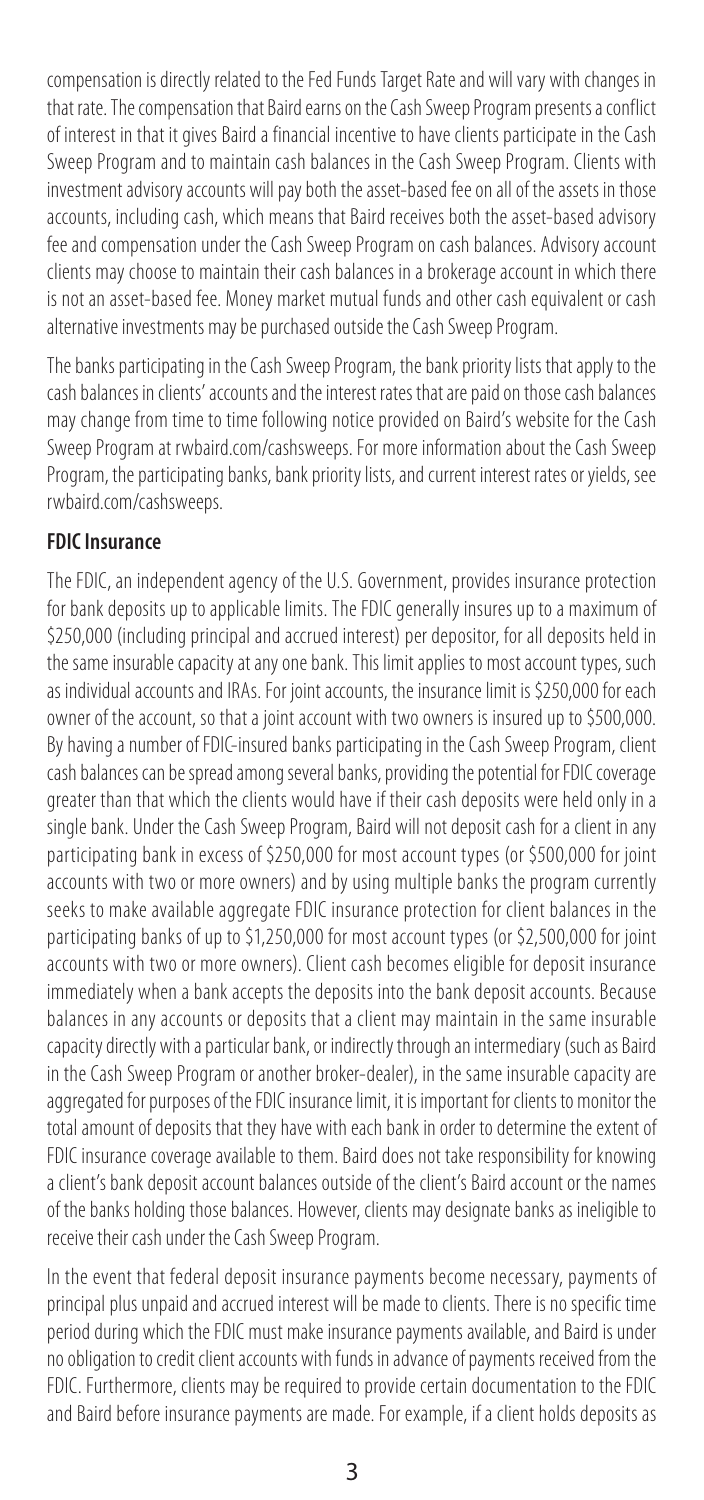trustee for the benefit of trust participants, the client may be required to furnish affidavits and provide indemnities regarding an insurance payment.

## **Electronic Funds Transfer Services and Cash Management Program Debit Card**

The following information pertains to clients of Baird who hold the Cash Management Program Debit Card or transfer money electronically to or from Baird.

If you believe your Baird Account Statement or Electronic Funds Transfer (EFT) terminal receipt is incorrect, or if you need more information about a transaction listed on a Baird Account Statement or EFT terminal receipt, telephone Baird at 888-792-7526, option 0, between the hours of 8:30 a.m. and 5:00 p.m. Central Time during any business day in which Baird is open for business, or write Baird at: Robert W. Baird & Co. Incorporated, Client Services, P.O. Box 139, Milwaukee, WI 53201-0139. Baird must hear from you no later than 60 calendar days after the first Baird Account Statement was sent on which the problem or error appeared. Please provide Baird with the following information:

- Your name, address, phone number and Baird account number
- A description of the error or the EFT transfer you are unsure about, and why you believe it is an error or more information is needed
- The dollar amount of the suspected error

If you notify Baird orally, Baird may require that you send Baird your complaint or question in writing within 10 business days. In addition, Baird may require additional documentation from you or action by you in order to investigate or resolve your complaint.

Please note that Baird is not responsible for any transfers of money out of your Baird account that are made in accordance with your request. You need to be confident in the accuracy of your instructions before any requesting of transfers.

Baird will determine whether an error occurred within 10 business days after Baird receives notice from you and will correct any error promptly. Notwithstanding the foregoing, Baird may take up to 45 calendar days for ATM transactions (and 90 calendar days for point-of-sale transactions or transactions effected outside of the United States) to investigate your complaint or question. If Baird decides to do so, Baird will credit your Baird account within 10 business days for the amount you think is in error, so that you will have the use of the money during the time it takes Baird to complete Baird's investigation. However, if Baird asks you to put your complaint or question in writing and Baird does not receive it within 10 business days, Baird may not credit your Baird account.

Baird will inform you of the results within three business days after completing our investigation. If Baird decides that there was no error, Baird will send you a written explanation.

You may ask for copies of the documents that Baird used in its investigation.

You may not place a stop payment on electronic funds or point-of-sale transactions. Therefore, you should not employ electronic access for purchases or services unless you are satisfied you will not need to stop payment.

## **Deposits Into Your Baird Account**

Pursuant to Baird's internal policy, deposits into your Baird account made by check will be subject to a minimum hold period of seven business days before being available for withdrawal.

## **Transfer of Securities Into Your Baird Account**

Baird may prohibit the transfer in of low-priced non-exchange-traded securities and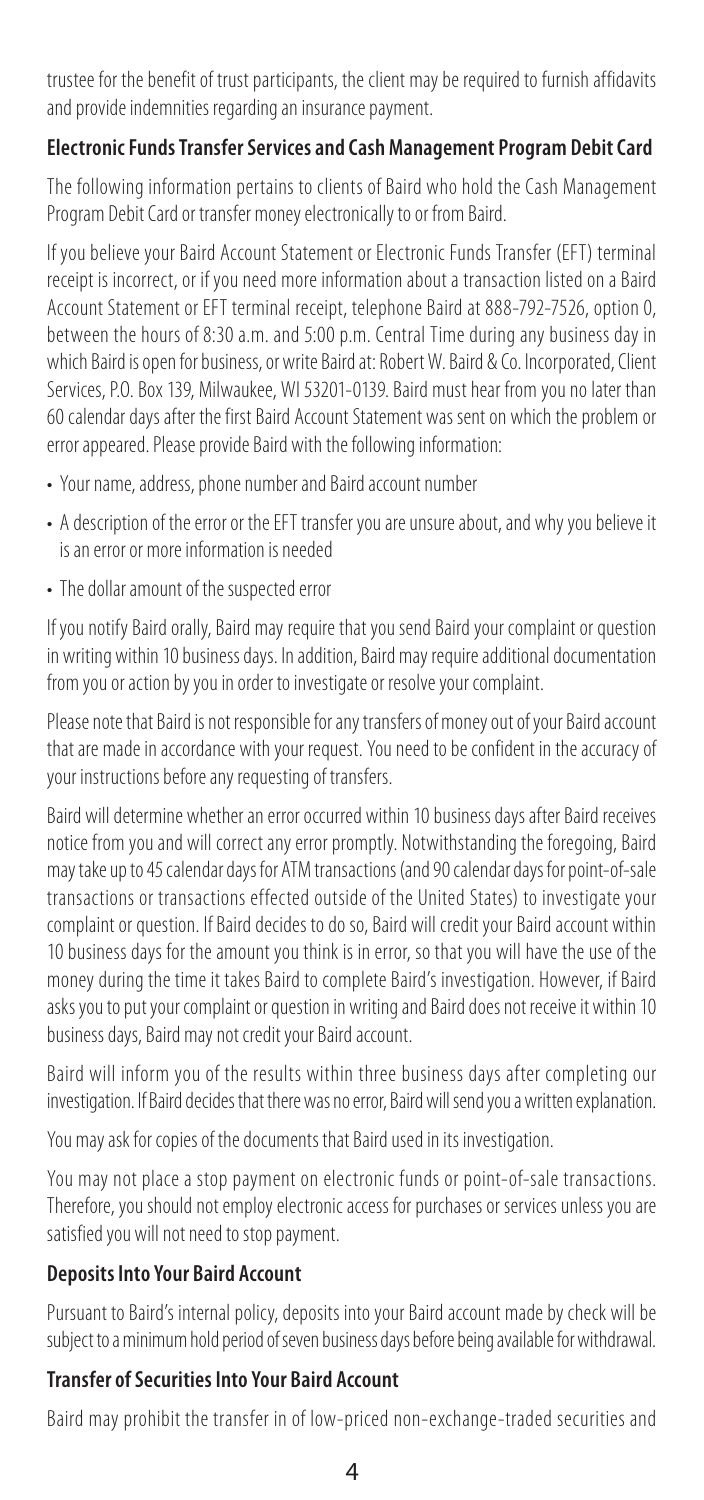securities subject to the Depository Trust Company's "Global Lock" or "Deposit Chill" restrictions due to regulatory concerns and concerns that the securities are not freely transferable. Baird may also prevent the sale of low-priced, non-exchange-traded securities for up to 30 days from the date of transfer to allow for a thorough review of the security. Baird may also require that certain securities be transferred out of a Baird account at any time, and the failure to transfer the securities in a timely manner may result in Baird requesting that the security be converted to certificate form. See the Direct Registration of Securities section below for more information.

## **Direct Registration of Securities**

Requests for physical stock certificates are processed through the Direct Registration System (DRS). DRS offers the ability to maintain direct ownership electronically on the books and records of the transfer agent of the issuer. Once a DRS account has been established, the security will no longer be reflected on your Baird statement and you will begin to receive statements from the transfer agent. If an issuer does provide physical certificates, you may obtain a stock certificate by contacting the transfer agent identified on the DRS statement.

Additional information regarding DRS and the best options for holding securities may be found at sec.gov/investor/pubs/holdsec.htm.

## **Federal and State Tax Withholding for Retirement Accounts**

Your federal and state income tax withholding election for distributions from your individual retirement account or qualified retirement plan may be changed at any time by contacting your Baird Financial Advisor. Please note that if you do not have enough federal and state income tax withheld, you may be responsible for payment of estimated taxes, and certain penalties may apply.

## **IRA and Retirement Plan Clients**

Baird is approved by the Internal Revenue Service to serve as a nonbank trustee/custodian. A copy of Baird's notice of approval is available at content.rwbaird.com/RWB/Content/PDF/ Help/IRS-Notice-of-Approval-6-2004-RWB.pdf or by contacting the Baird Client Services Department at the telephone number or address listed above.

An IRA rollover may be an appropriate solution for certain clients. Because each situation is different, it is important that you understand your options as well as the benefits and costs associated with rolling your retirement plan into a Baird IRA account. Baird and Baird Financial Advisors have a financial interest when persons establish IRA rollovers at Baird because it will result in compensation to Baird. As a matter of firm policy, Baird Financial Advisors are prohibited from making rollover recommendations to rollover your retirement plan assets to Baird, although they may provide education and information about the benefits and disadvantages of an IRA rollover.

For more information on IRA rollovers, please see the Important Information about Rollover IRAs document that is available at bairdwealth.com/retailinvestor.

## **Margin Disclosure Statement**

When you purchase securities, you may pay for the securities in full or you may borrow part of the purchase price from Baird. If you choose to borrow funds from Baird, you will open a margin account. The securities in the margin account are Baird's collateral for the loan to you. If the securities in your account decline in value, so does the value of the collateral supporting your loan. As a result, Baird can take action, such as issue a margin call and/or sell securities in your account in order to maintain the required equity in the account.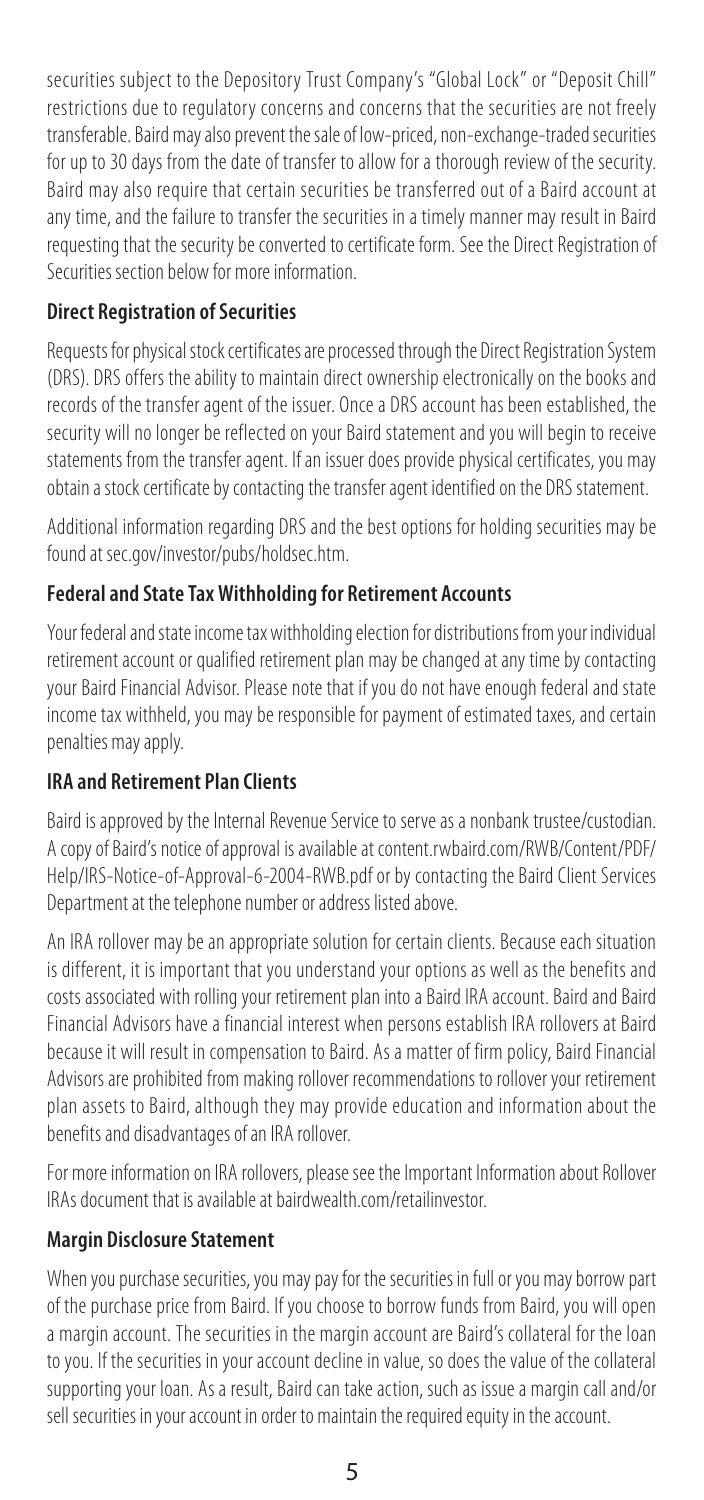It is important that you fully understand the risks involved in trading securities on margin. These risks include the following:

- You can lose more funds than you deposit in the margin account
- Baird can force the sale of securities or other assets in your account(s)
- Baird can sell your securities or other assets without contacting you
- You are not entitled to choose which securities or other assets in your account(s) are liquidated or sold to meet a margin call
- Baird can increase its "house" maintenance margin requirements at any time and is not required to provide you advance written notice
- You are not entitled to an extension of time on a margin call
- You pay interest on the margin loan at a rate that will fluctuate based on changes to prevailing interest rates
- You may lose shareholder proxy voting rights if your shares are lent out by the firm during the voting period
- You may receive payments in lieu of dividends (potentially taxed at a high rate) when your shares are lent out over the dividend record date

For more details, please contact your Baird Financial Advisor for a Margin Account Disclosure Document or visit rwbaird.com/help/loanrates.

## **Foreign Securities**

Clients who own certain foreign securities or American Depositary Receipts (collectively, "Foreign Securities") may have their ownership rights with respect to such securities restricted under the laws of certain jurisdictions or may otherwise be subject to procedures to collect and transmit proxy votes with respect to such securities. For example, as a precondition to exercising proxy voting rights, certain Foreign Securities may need to be "blocked" or otherwise prohibited from trading for a specified time period. In such an event, Baird must make arrangements with the Depository Trust Company or other third parties to the blocking of eligible shares. A Client who owns a Foreign Security eligible to proxy vote subject to blocking must notify Baird in writing at least five business days prior to any required blocking date. While blocked, Client may not give any sale or transfer instructions with respect to blocked shares.

In addition, pursuant to certain foreign laws, Client's proxy votes will not be accepted unless Baird discloses certain information regarding Client to the issuer of the Foreign Securities. Client should reference the Client Relationship Agreement in effect between Client and Baird or contact Client's Baird Financial Advisor for more information.

## **Information Regarding the Routing of Your Equity Orders**

Certain equity securities orders may be routed to other broker-dealers or exchanges for execution. Each quarter, Baird prepares a summary discussing orders routed away for execution, including the type and the identity of the securities broker-dealers or exchanges receiving such orders. This summary is available by clicking the Routing of Equity Orders link on our website at bairdwealth.com/retailinvestor. A copy of the most recent quarterly summary is also available to you upon request. You may also request the identity of the broker-dealer or exchange executing your trade and the associated time of execution on any of your equity trades placed within the last six months.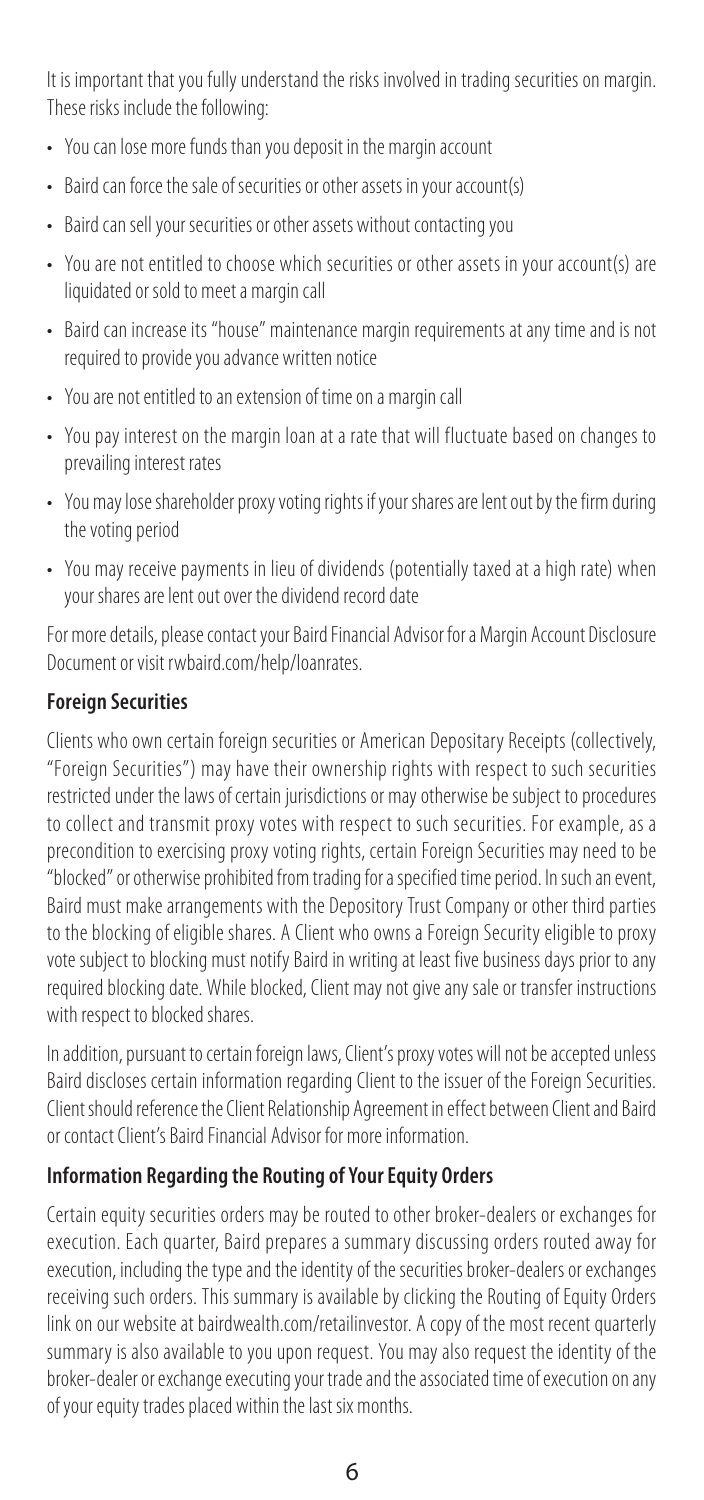## **Callable Securities**

Baird maintains policies and procedures designed to ensure the fair and impartial allocation of securities among all clients in the event of a partial call or redemption of securities prior to maturity. A description of these allocation procedures can be found in the Callable Lotteries at Baird document available at bairdwealth.com/retailinvestor. Additionally, a hard copy of Baird's allocation procedures is available upon your request, or you may contact your Baird Financial Advisor for more information.

## **Odd Lot Trading**

Please be reminded that the following actions are prohibited:

- Unbundling round lots for the purpose of entering odd lot orders.
- Failing to aggregate odd lot orders into round lots when such orders are for the same account or for various accounts in which there is a common monetary interest.
- Entering both buy and sell odd lot limit orders in the same stock before one of the orders is executed for the purpose of capturing the spread in the stock.
- Other types of trading activity in odd lot orders that are not consistent with traditional odd lot investment activity, including index arbitrage, certain types of program trading or any pattern of activity that would suggest day trading.

## **Extended Hours Trading**

Clients should consider the following items prior to engaging in extended-hours trading. "Extended-hours trading" is defined as trading outside of the regular trading hours for the primary exchange of the security being traded. "Regular trading hours" generally means between 9:30 a.m. and 4:00 p.m. Eastern Time for trades in equity securities and 8:00 a.m. and 6:30 p.m. Eastern Time for trades in fixed income securities.

- Risk of Lower Liquidity. Liquidity refers to the ability of market participants to buy and sell securities. Generally, the more orders that are available in a market, the greater the liquidity. Liquidity is important because with greater liquidity it is easier for investors to buy or sell securities, and as a result, investors are more likely to pay or receive a competitive price for securities purchased or sold. There may be lower liquidity in extended-hours trading as compared to regular market hours. As a result, an order may only be partially executed, or not at all.
- Risk of Higher Volatility. Volatility refers to the changes in price that securities undergo when trading. Generally, the higher the volatility of a security, the greater its price swings. There may be greater volatility in extended hours trading than in regular market hours. As a result, an order may only be partially executed, or not at all, or an order may receive an inferior price in extended-hours trading than it would during regular market hours.
- Risk of Changing Prices. The prices of securities traded in extended-hours trading may not reflect the prices either at the end of regular market hours or upon the opening the next morning. As a result, an order may receive an inferior price in extended-hours trading than it would during regular market hours.
- Risk of Unlinked Markets. Depending on the extended-hours trading system or the time of day, the prices displayed on a particular extended-hours trading system may not reflect the prices in other concurrently operating extended-hours trading systems dealing in the same securities. Accordingly, an order may receive an inferior price in one extended-hours trading system than it would in another extended-hours trading system.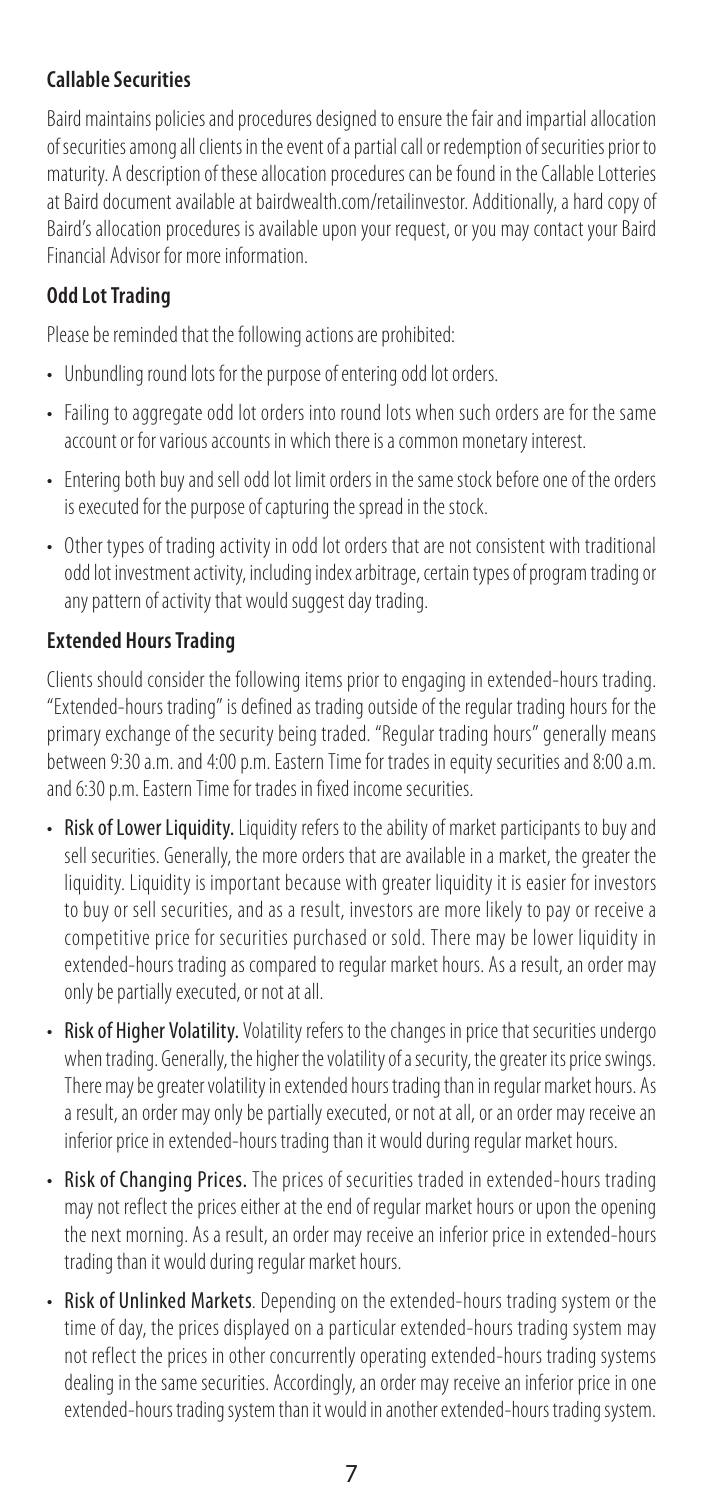- Risk of News Announcements. Normally, issuers make news announcements that may affect the price of their securities after regular market hours. Similarly, important financial information is frequently announced outside of regular market hours. In extended-hours trading, these announcements may occur during trading, and if combined with lower liquidity and higher volatility, may cause an exaggerated and unsustainable effect on the price of a security.
- Risk of Wider Spreads. The spread refers to the difference between the price at which a security can be bought and the price for which it can be sold. Lower liquidity and higher volatility in extended-hours trading may result in wider than normal spreads for a particular security.
- Risk of Lack of Calculation or Dissemination of Underlying Index Value or Intraday Indicative Value ("IIV"). For certain derivative securities products, an updated underlying index value or IIV may not be calculated or publicly disseminated in extendedtrading hours. Since the underlying index value and IIV are not calculated or widely disseminated during the opening- and late-trading sessions, an investor who is unable to calculate implied values for certain derivative securities products in those sessions may be at a disadvantage to market professionals.

## **Large Orders**

Pursuant to FINRA Rule 5320, Baird may trade on a proprietary basis at prices that would satisfy a client order or for orders of 10,000 shares or more (unless such orders are less than\$100,000 in value). By notifying the contact listed below in writing (see the section entitled "Questions, Notices, Inquiries, Complaints"), a client may opt into the full protections offered under Rule 5320 for a period of one year or until a client has received a subsequent written disclosure by Baird allowing the client an opportunity to opt in again to such protections.

## **Best Execution / Limit Up-Limit Down**

While Baird complies with its best execution obligations with respect to all client orders, clients should be aware that the execution of some orders may be delayed because of Baird's obligations pursuant to Rule 611 under Regulation NMS, as a result of such orders failing to meet proscribed criteria for execution outside of Limit Up/Limit Down bands. Such orders may not be executed until they are within the specified bands.

## **Penny Stock Risks**

Penny stocks are securities issued by a very small company trading at less than \$5 per share, but also include certain private company securities with no active trading market. Penny stocks are typically quoted over-the-counter but may also trade on securities exchanges, including foreign exchanges. Due to potentially infrequent trading, penny stocks may be difficult to sell once owned and it may be problematic or impossible to attain accurate pricing due to difficulties in obtaining quotations. Therefore, penny stocks are considered speculative investments and investors should be prepared for the possibility of losing their whole investment (or an amount greater if purchased on margin).

## **Liquidation of Fractional Shares**

From time to time, such as when a pending dividend reinvestment occurs after your position in the applicable security is liquidated or as a result of your request to transfer your account holdings from Baird to another custodian, liquidation of your accumulated fractional positions may be required. Under such circumstances, your fractional shares will be sold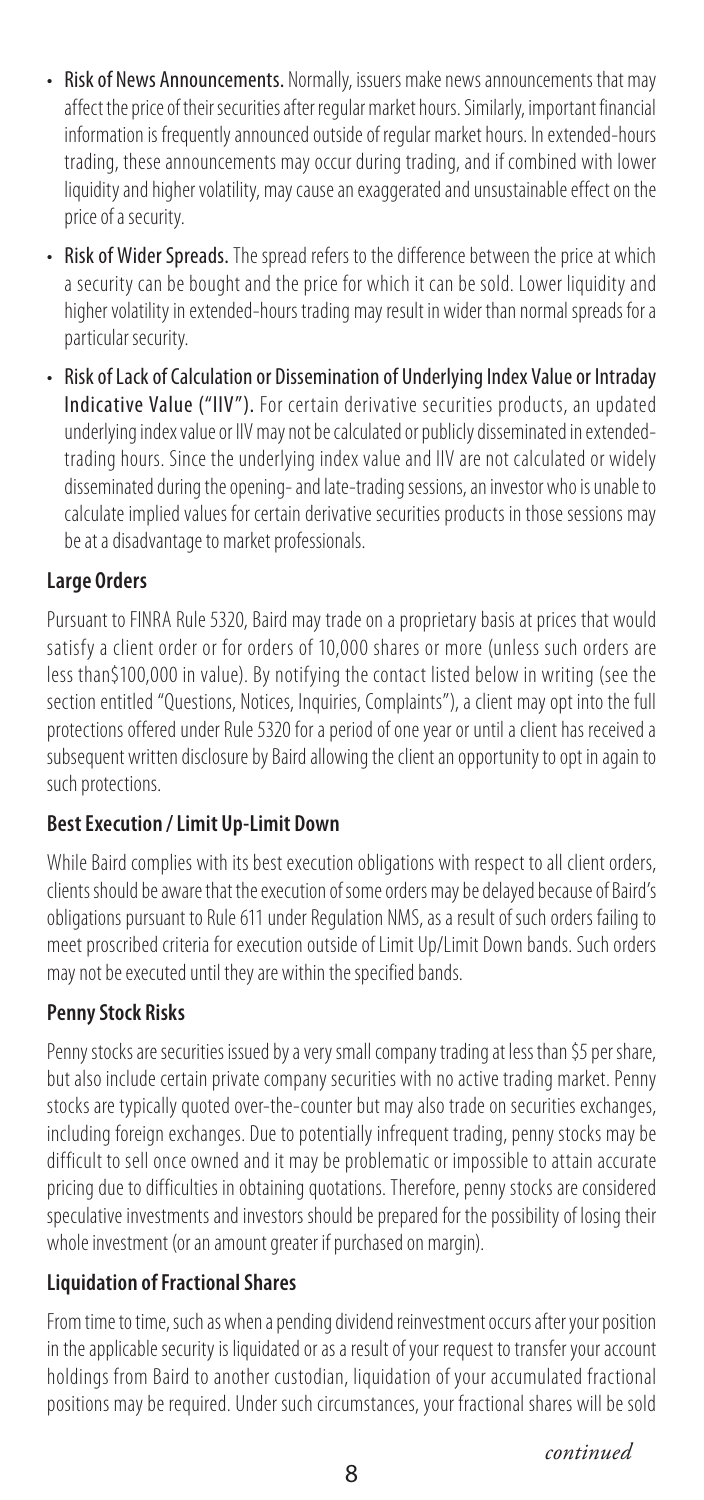commission-free. Liquidation will be affected through a sale transaction executed at the applicable security's price as of close of the previous trading day.

As is the case with purchases of fractional shares, under the Dividend Reinvestment Program, you will not receive a written confirmation of each individual sale transaction applicable to your fractional position; however, your Baird Client Statement will provide details on the liquidation transaction. In addition, you may obtain current information on a fractional liquidation transaction by contacting your Baird Financial Advisor.

## **FINRA Broker Check**

In accordance with the Financial Industry Regulatory Authority conduct rule pertaining to investor education and protection, we are providing our clients with the following information.

- The FINRA Broker Check Hotline telephone number is 800-289-9999.
- The FINRA website address is finra.org.

For a copy of a brochure that includes important information concerning FINRA Broker Check, call the FINRA Broker Check Hotline or visit the FINRA website at finra.org.

## **Business Continuity**

Baird has a business continuity program in place to help ensure safety, continuity of service, and support for our clients and associates. The program includes periodic evaluation of risk and control, business impact analysis, business continuity strategy development and review, emergency response planning, crisis management planning, business continuity planning and periodic plan maintenance. Various rehearsal exercises are conducted throughout the year to evaluate our readiness. Audits of the business continuity program are performed, and progress is reported to a Business Continuity Steering Committee.

Individual departments have business continuity plans that contain procedures for response, recovery and resumption of critical business processes. Department plans include contact information for associates, vendors and critical business partners. This information is updated periodically and is available off site electronically and through hard copy. A plan may be invoked in whole or in part, depending on the severity of the incident and the functional areas affected. It is the firm's objective to continue business during any foreseeable disruptive event and to provide clients prompt access to their funds and securities.

Emergency response procedures are in place for building evacuation and weather emergencies at our headquarters as well as other Baird offices. Regular drills are in place to exercise these procedures. Communication and direction throughout any incident is coordinated through the Crisis Management team and escalated to the Executive Committee if needed.

Alternative sites have defined workspace that can be used for the recovery of certain trading and related clearance and settlement as well as other functions. Space will be provided at various Baird sites to accommodate other department recovery teams. The alternate Baird sites are at locations that give us the ability to recover from disruptions affecting various locations, including our headquarters building and its surrounding area, as well as city-wide and regional events. In addition, our primary client information service vendor is highly resilient and gives us the ability to process orders and otherwise service our clients from Baird sites not experiencing a disruption. They also have a business continuity plan in place that provides for data backup and redundancy. They test their recovery capability regularly.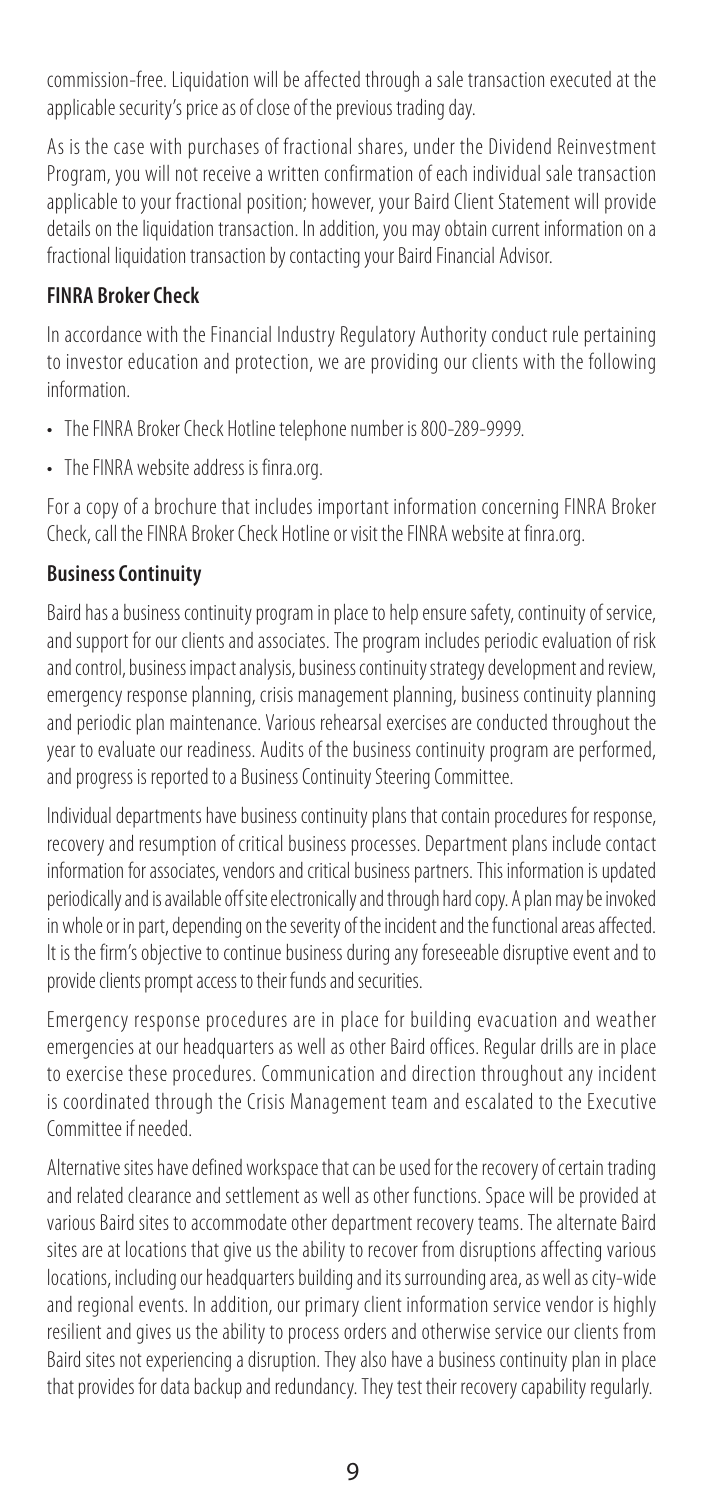In the event of a power disruption at our corporate headquarters, we have alternate power generation capability sufficient to support our trading, information technology and critical clearance and settlement functions.

Our main telephone system is redundant across multiple locations. In the event of branch office outages, phone calls are redirected to our corporate headquarters, where designated Baird Financial Advisors can assist clients with their investment needs. Longer-term disruptions may require relocating personnel to other Baird sites. Baird's wide area network also contains multiple levels of redundancy. Mission critical systems have redundancy, which allows for continuous or failover operation in the event of hardware or network failures. System backups are performed for recovery purposes and stored at alternate locations.

Baird's business continuity plan is rehearsed regularly. Remote work exercises are performed twice a year. Auto notification and emergency communications exercises are run on a regular basis. Monthly generator tests occur as well as appropriate IT technical recovery rehearsals. The plan is reviewed by executive senior management on an annual basis and is monitored by Baird's dedicated business continuity team. The plan is updated throughout the year and in the event of any material change to the firm's operations, technology, structure, business or location.

If you have any questions or concerns, please contact your Baird Financial Advisor or call us toll-free at 800-792-2473 and ask for the Business Continuity Director.

## **Securities Investor Protection Corporation ("SIPC") and Safety of Client Assets**

In accordance with FINRA Rule 2266, clients may obtain information about SIPC, including investor FAQs and SIPC brochures:

- By visiting the SIPC website at: sipc.org
- By telephone at 202-371-8300

Additional information regarding the safety of client assets at Baird is also available at: rwbaird.com/help/safety-security/safety-customer-assets.aspx

#### **Other Important Information**

#### *Municipal Securities*

For more information regarding the purchase, sale or holding of municipal securities, including material event notices, financial disclosure and Official Statements, please visit emma.msrb. org. Baird is registered with the Municipal Securities Rulemaking Board ("MSRB") and the SEC as a municipal securities dealer and a municipal advisor. The MSRB's website, at msrb.org, features an Education Center with valuable information for investors about municipal bonds.

#### *Notice to Members of U.S. Armed Forces and Their Dependents*

FINRA rules require Baird to make certain disclosures to members of the U.S. Armed Forces and their dependents when holding in-person meetings on the premises of a military installation. Services provided to such clients by Baird, including the offering of securities, are provided by Robert W. Baird & Co. Incorporated, a broker-dealer registered with the SEC under the Exchange Act, and as an investment adviser under the Adviser's Act. Securities offered by or through Baird are not offered or provided by Baird on behalf of the Federal Government and the offer of such securities is not sanctioned, recommended or encouraged by the Federal Government.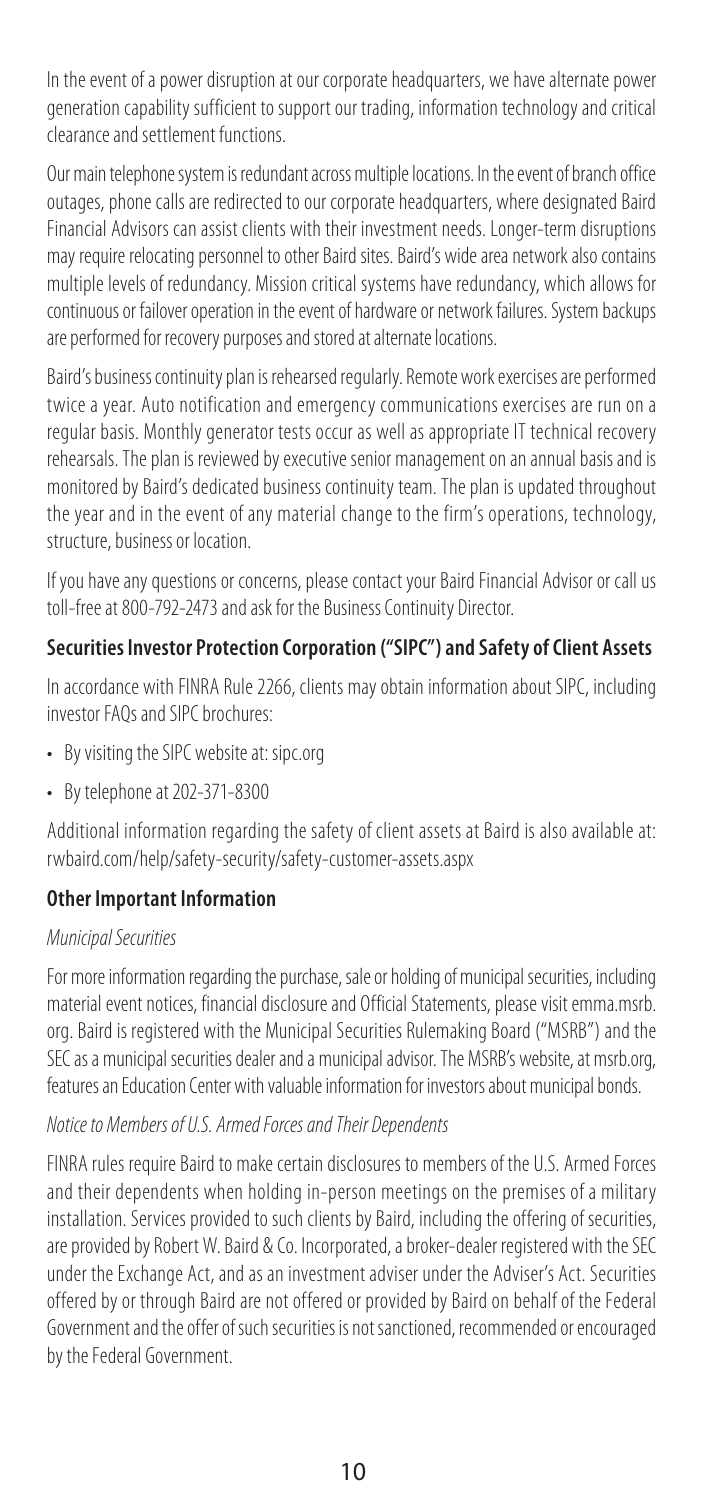# **Privacy Notice**

| <b>FACTS</b> | WHAT DOES BAIRD DO WITH YOUR PERSONAL INFORMATION?                                                                                                                                                                                                                                                                                                                                                   |                      |                                |
|--------------|------------------------------------------------------------------------------------------------------------------------------------------------------------------------------------------------------------------------------------------------------------------------------------------------------------------------------------------------------------------------------------------------------|----------------------|--------------------------------|
| Why?         | Financial companies choose how they share your personal information.<br>Federal and state laws gives consumers the right to limit some but not<br>all sharing. Federal law also requires us to tell you how we collect, share,<br>and protect your personal information. Please read this notice carefully to<br>understand what we do                                                               |                      |                                |
| What?        | The types of personal information we collect and share depend on the<br>product or service you have with us. This information can include:<br>• Name, address and contact information<br>· Social Security number and/or driver's license, passport or other<br>government ID number<br>· Employment information, account balances, transaction history and<br>credit history<br>· Income and assets |                      |                                |
| How?         | All financial companies need to share customers' personal information<br>to run their everyday business. In the section below, we list the reasons<br>financial companies can share their customers' personal information;<br>the reasons Robert W. Baird & Co. Incorporated and Baird Trust Company<br>("Baird") choose to share; and whether you can limit this sharing.                           |                      |                                |
|              |                                                                                                                                                                                                                                                                                                                                                                                                      |                      |                                |
|              | Reasons we can share your personal information                                                                                                                                                                                                                                                                                                                                                       | Does Baird<br>share? | Can you limit<br>this sharing? |
|              | For our everyday business purposes - such<br>as to process your transactions, maintain your<br>account(s), respond to court orders and legal<br>investigations, or report to credit bureaus                                                                                                                                                                                                          | Yes                  | No                             |
|              | For our marketing purposes - to offer our<br>products and services to you                                                                                                                                                                                                                                                                                                                            | Yρς                  | No                             |
| companies    | For joint marketing with other financial                                                                                                                                                                                                                                                                                                                                                             | Yes                  | No                             |
| experiences  | For our affiliates' everyday business purposes<br>- information about your transactions and                                                                                                                                                                                                                                                                                                          | Yes                  | No                             |
|              | For our affiliates' everyday business purposes<br>- information about your creditworthiness                                                                                                                                                                                                                                                                                                          | No                   | N/A                            |
|              | For our affiliates to market to you                                                                                                                                                                                                                                                                                                                                                                  | No                   | N/A                            |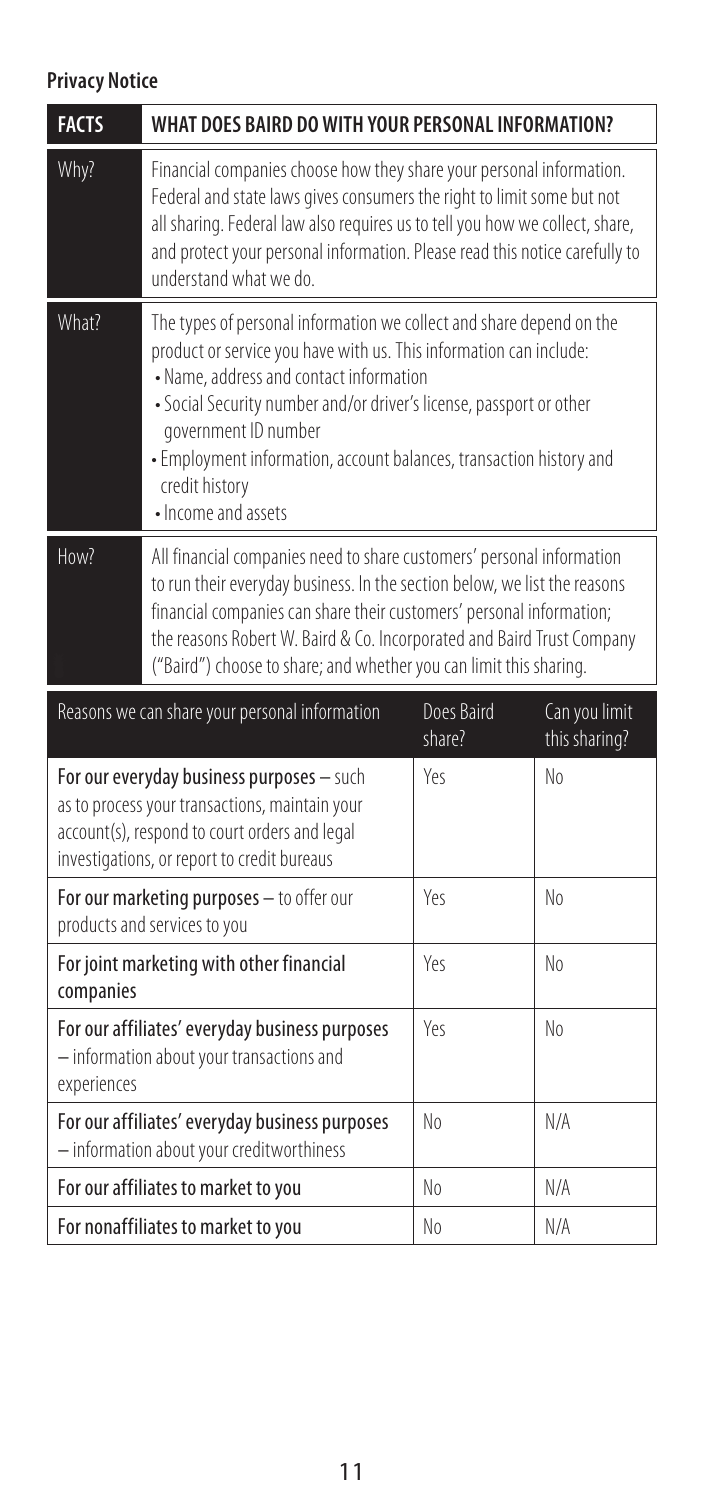| To limit our<br>sharing                                         | Call (toll free) 1-800-792-2473<br>If you are a new customer, we can begin sharing your information<br>30 days from the date we sent this notice. When you are no longer<br>our customer, we continue to share your information as described<br>in this notice. However, you can contact us at any time to limit our<br>sharing as described above.                                                      |                                                                      |  |
|-----------------------------------------------------------------|----------------------------------------------------------------------------------------------------------------------------------------------------------------------------------------------------------------------------------------------------------------------------------------------------------------------------------------------------------------------------------------------------------|----------------------------------------------------------------------|--|
| Questions?                                                      | Call (toll free) 1-800-792-2473 or go to rwbaird.com                                                                                                                                                                                                                                                                                                                                                     |                                                                      |  |
| Who we are                                                      |                                                                                                                                                                                                                                                                                                                                                                                                          |                                                                      |  |
| Who is providing this notice?                                   |                                                                                                                                                                                                                                                                                                                                                                                                          | Robert W. Baird & Co. Incorporated and Baird<br><b>Trust Company</b> |  |
| What we do                                                      |                                                                                                                                                                                                                                                                                                                                                                                                          |                                                                      |  |
| How does<br><b>Baird protect</b><br>my personal<br>information? | To protect your personal information from unauthorized access<br>and use, we use security measures that comply with federal law.<br>These measures include computer safequards and secured files<br>and buildings.                                                                                                                                                                                       |                                                                      |  |
| How does<br><b>Baird collect</b><br>my personal<br>information? | We collect your personal information, for example, when you<br>• open an account or seek advice about your investments<br>o tell us about your investment or retirement portfolio or<br>o tell us about your investment or retirement earnings<br>• give us your contact information<br>We also collect your personal information from others, such as<br>credit bureaus, affiliates or other companies. |                                                                      |  |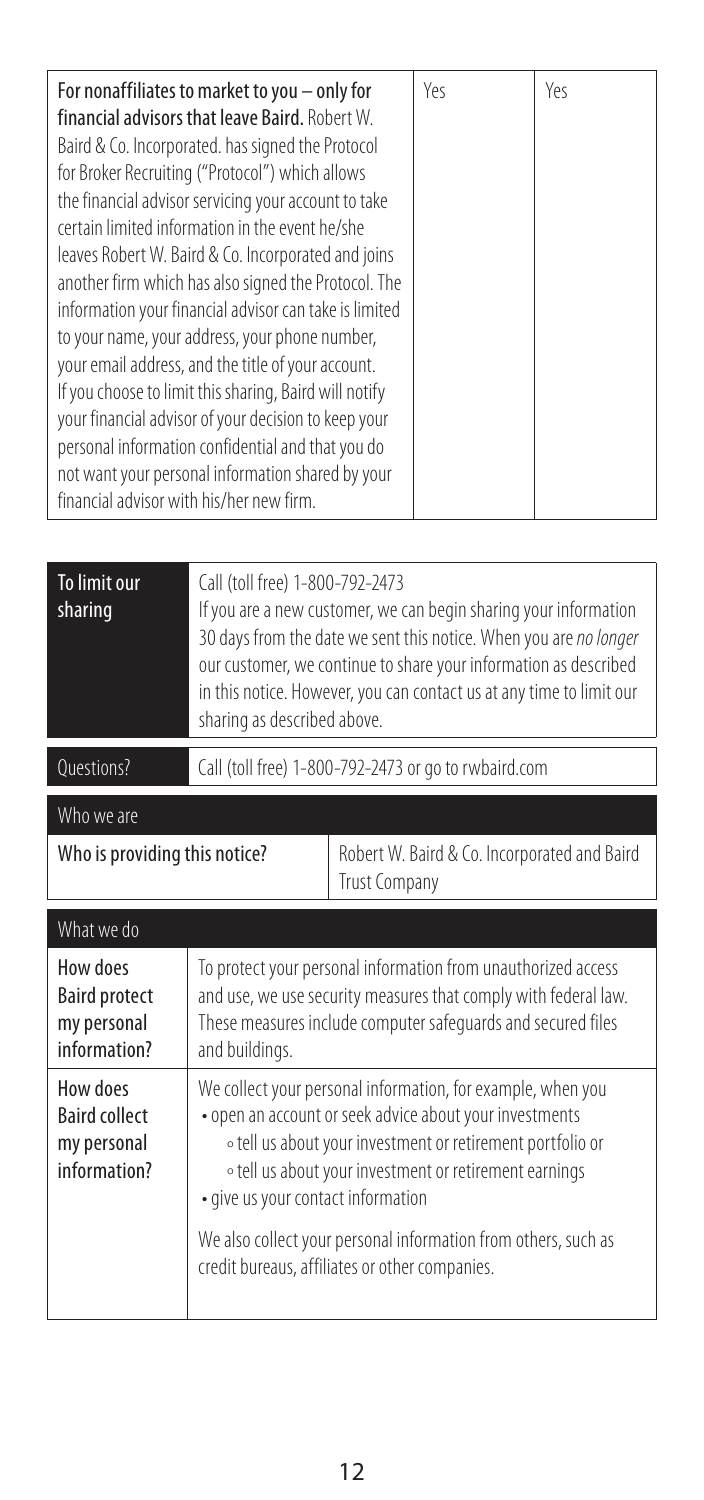| Why can't I limit                                                                                 | Federal law gives you the right to limit only:                                                                                                                                                                                                                                                                                           |
|---------------------------------------------------------------------------------------------------|------------------------------------------------------------------------------------------------------------------------------------------------------------------------------------------------------------------------------------------------------------------------------------------------------------------------------------------|
| all sharing?                                                                                      | • sharing for affiliates' everyday business purposes - information<br>about your creditworthiness<br>· affiliates from using your information to market to you<br>• sharing for nonaffiliates to market to you                                                                                                                           |
|                                                                                                   | State laws and individual companies may give you additional<br>rights to limit sharing. See "Other Important Information" below<br>for more on your rights under state law.                                                                                                                                                              |
| What happens<br>when I limit<br>sharing for an<br>account I hold<br>jointly with<br>someone else? | Your choices will apply to everyone on your account.                                                                                                                                                                                                                                                                                     |
| Definitions                                                                                       |                                                                                                                                                                                                                                                                                                                                          |
| <b>Affiliates</b>                                                                                 | Companies related by common ownership or control.<br>They can be financial and nonfinancial companies.<br>• Our affiliates are Baird Financial Group, Inc., Baird Financial<br>Corporation, Robert W. Baird Group Limited, Robert W. Baird<br>GmbH, Baird Funds, Inc., Strategas Securities, LLC and Strategas<br>Asset Management, LLC. |
| <b>Nonaffiliates</b>                                                                              | Companies not related by common ownership or control. They<br>can be financial and nonfinancial companies.<br>• Nonaffiliates we share with can include the new firm of the<br>financial advisor servicing your account.                                                                                                                 |
| Joint marketing                                                                                   | A formal agreement between nonaffiliated financial companies                                                                                                                                                                                                                                                                             |

#### Other important information

**European Personal Data.** Where personal data of individuals residing in the European Union (EU) is processed by Baird or its affiliates in the U.S. in relation to the offering of products or services to such individuals, or in relation to monitoring of such individuals' online behavior, then, in addition to the above, Baird will comply with the provisions of the European Client and Third Party Privacy Notice (available at bairdeurope.com/European-Client-and-Third-Party-Privacy-Notice) with respect to such processing.

**For Nevada residents only.** We are providing you this notice pursuant to state law. You may be placed on our internal Do Not Call List by following the directions in the "Can you limit this sharing" section by choosing to limit sharing "For our affiliates to market to you." Nevada law requires that we also provide you with the following contact information: Bureau of Consumer Protection, Office of the Nevada Attorney General, 555 E. Washington Street, Suite 3900, Las Vegas, NV 89101; Phone number: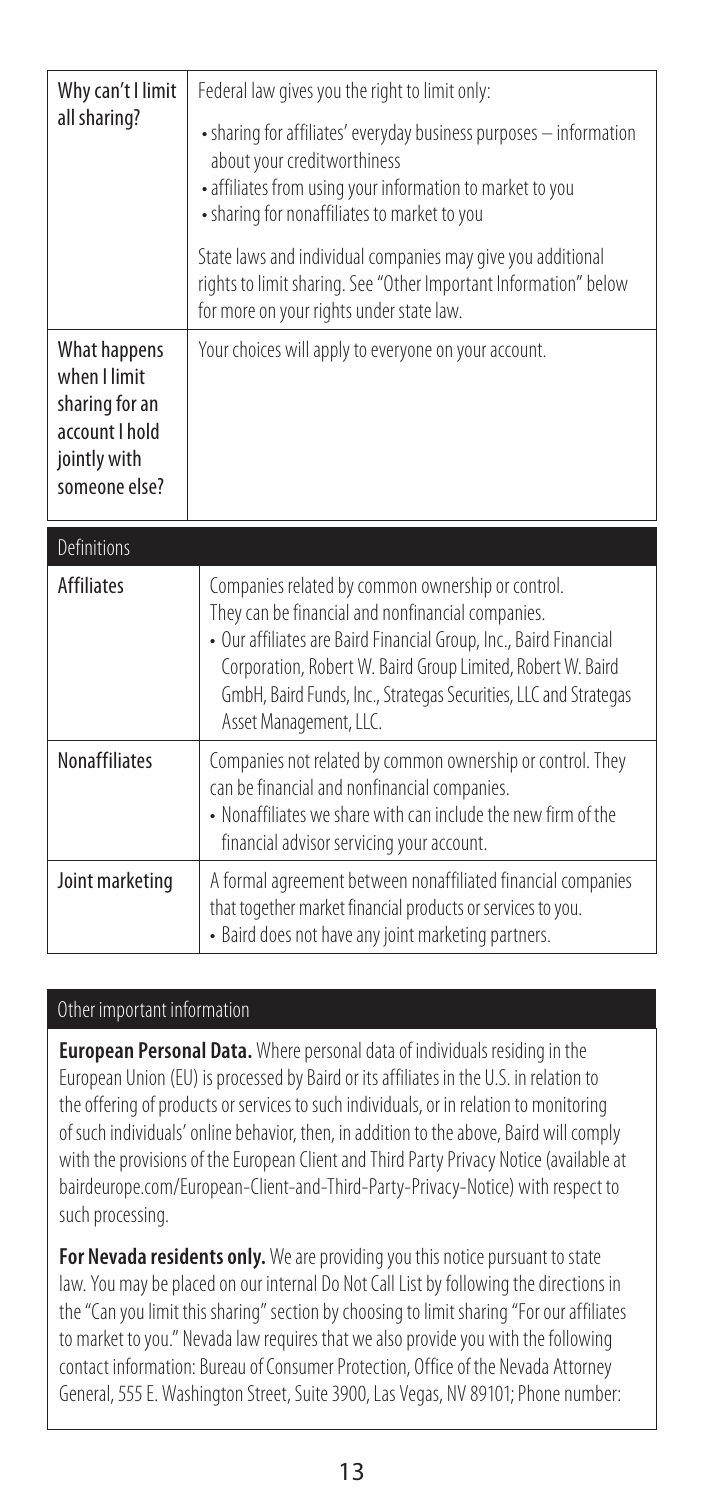702-486-3132; email: BCPINFO@ag.state.nv.us. Robert W. Baird & Co. Incorporated, 777 East Wisconsin Avenue, Milwaukee, WI 53202; Phone Number: 800-792-2473; email: Click on "Contact Us" in the top right corner at rwbaird.com/privacy.

**Vermont:** In accordance with Vermont law, we will not share information we collect about Vermont residents with companies outside of our corporate family, except as permitted by law, such as with your consent, to service your accounts or to other financial institutions with which we have joint marketing agreements. We will not share information about your creditworthiness within our corporate family except with your authorization or consent, but we may share information about our transactions or experiences with you within our corporate family without your consent.

**California:** In accordance with California law, we will not share information we collect about you with companies outside of Baird, unless the law allows. For example, we may share information to service your accounts, or to provide rewards or benefits you are entitled to. We will limit sharing among our companies to the extent required by California law. We collect personally identifiable information from online customers when those customers choose to enter their personal information while using Baird's websites and/or online services (including mobile applications). This information includes, but is not limited to, customer names, email and mailing addresses, phone numbers, and Social Security numbers. Baird does not collect personally identifiable information from general online site visitors unless those consumers unilaterally opt to provide personally identifiable information to Baird. Baird also does not share personally identifiable information with third-party persons or entities unless authorized by the customer. If Baird's online customers wish to change the contents of the personally identifiable information previously supplied to Baird, those customers may do so by contacting their local Baird entity branch office and requesting the change. Alternatively, some websites and online services offered by Baird permit customers to change the contents of their personally identifiable information online. As stated above, Baird does not collect personally identifiable information about individual consumers unless those consumers choose to provide such information. We are aware that some internet browsers have incorporated Do Not Track ("DNT") features. Most of these features, when turned on, send a signal or preference to the websites you visit indicating that you do not wish to be tracked. Because Baird does not collect personally identifiable information unless the online customer voluntarily submits it, and because of a lack of industry standard, Baird does not currently respond to DNT signals, whether on its websites or other online services. Baird does not allow other parties to collect personally identifiable information about its online customers' individual online activities over time or across different websites. Baird cannot, however, guarantee protection from web-based criminal conduct that could result in the collection of an online customer's personally identifiable information by an outside party. Please refer to https://content.rwbaird.com/RWB/Content/PDF/CCPA-Addendum-to-Privacy-Notice.pdf for additional information specific to the California Consumer Privacy Act of 2018.

**For Insurance Customers in AZ, CA, CT, GA, IL, ME, MA, MN, MT, NV, NJ, NC, OH, OR, and VA only.** The term "Information" in this part means customer information obtained in an insurance transaction. We may give your Information to state insurance officials, law enforcement, group policyholders about claims experience, or auditors as the law allows or requires. We may give your Information